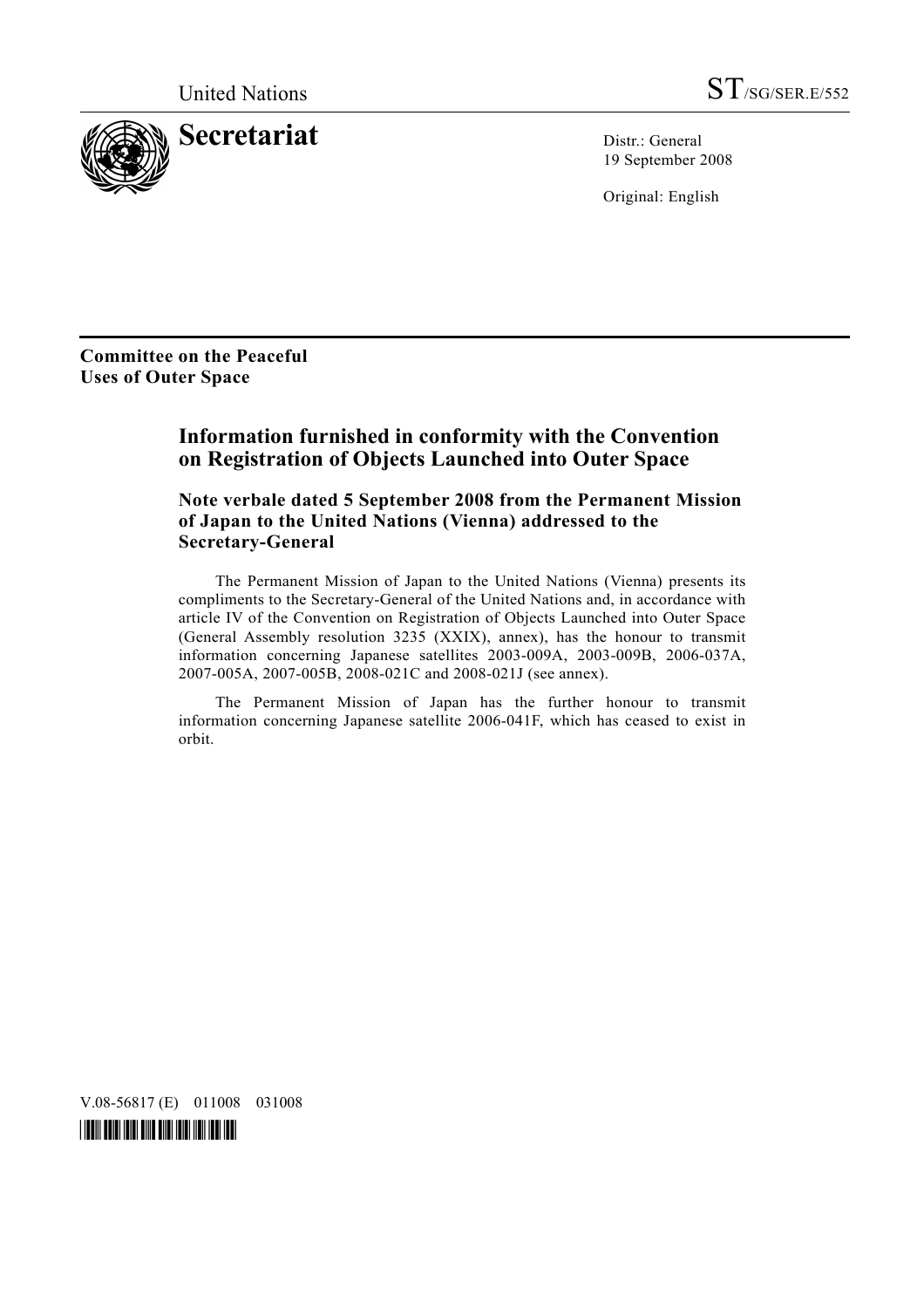### **Annex**

# **Registration data for space objects launched by Japan**\*

## **A. 2003-009A**

| Name or designator of flight object:      | 2003-009A                                                            |
|-------------------------------------------|----------------------------------------------------------------------|
| Name of launching State:                  | Japan                                                                |
| Date and territory or location of launch: |                                                                      |
| Date and time of launch:                  | 28 March 2003 GMT/UTC                                                |
| Location of launch:                       | Tanegashima Space Center,<br>Kagoshima, Japan                        |
| Basic orbital parameters:                 |                                                                      |
| Nodal period:                             | 94.0 minutes                                                         |
| Inclination:                              | 97.3 degrees                                                         |
| Apogee:                                   | 502.0 kilometres                                                     |
| Perigee:                                  | 486.0 kilometres                                                     |
| General function:                         | Satellite conducting missions assigned<br>by the Government of Japan |
| Launch vehicle:                           | $\ddotsc$                                                            |
| Launching organization:                   |                                                                      |
| Decay date:                               |                                                                      |
| 2003-009B                                 |                                                                      |
| Name or designator of flight object:      | 2003-009B                                                            |
| Name of launching State:                  | Japan                                                                |
| Date and territory or location of launch: |                                                                      |
| Date and time of launch:                  | 28 March 2003 GMT/UTC                                                |
|                                           |                                                                      |

Basic orbital parameters: Nodal period: 94.0 minutes Inclination: 97.3 degrees Apogee: 498.0 kilometres Perigee: 490.0 kilometres Launch vehicle: ..

Launching organization: .. Decay date: ..

**\_\_\_\_\_\_\_\_\_\_\_\_\_\_\_\_\_\_** 

 Location of launch: Tanegashima Space Center, Kagoshima, Japan

General function: Satellite conducting missions assigned by the Government of Japan

<sup>\*</sup> The registration data are reproduced in the form in which they were received.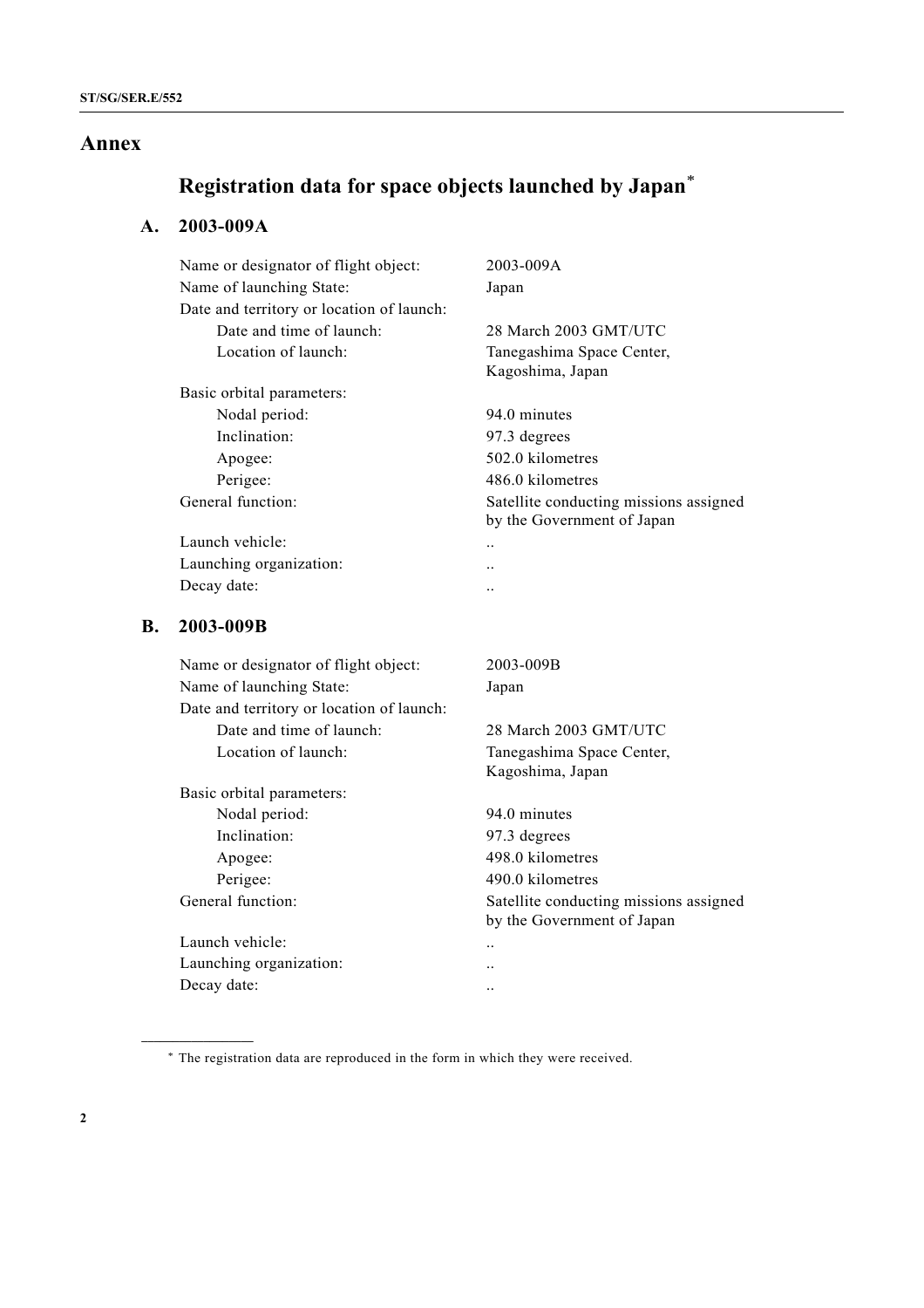#### **C. 2006-037A**

Name or designator of flight object: 2006-037A Name of launching State: Japan Date and territory or location of launch: Date and time of launch: 11 September 2006 GMT/UTC Location of launch: Tanegashima Space Center,

Basic orbital parameters: Nodal period: 94.0 minutes Inclination: 97.3 degrees Apogee: 502.0 kilometres Perigee: 485.0 kilometres

Launch vehicle: .. Launching organization: ... Decay date:  $\qquad \qquad \ldots$ 

## **D. 2007-005A**

Name or designator of flight object: 2007-005A Name of launching State: Japan Date and territory or location of launch: Date and time of launch: 24 February 2007 GMT/UTC Location of launch: Tanegashima Space Center,

Basic orbital parameters: Nodal period: 94.0 minutes Inclination: 97.3 degrees Apogee: 502.0 kilometres Perigee: 485.0 kilometres

Launch vehicle: .. Launching organization: .. Decay date:  $\qquad \qquad \ldots$ 

Kagoshima, Japan

General function: Satellite conducting missions assigned by the Government of Japan

Kagoshima, Japan

General function: Satellite conducting missions assigned by the Government of Japan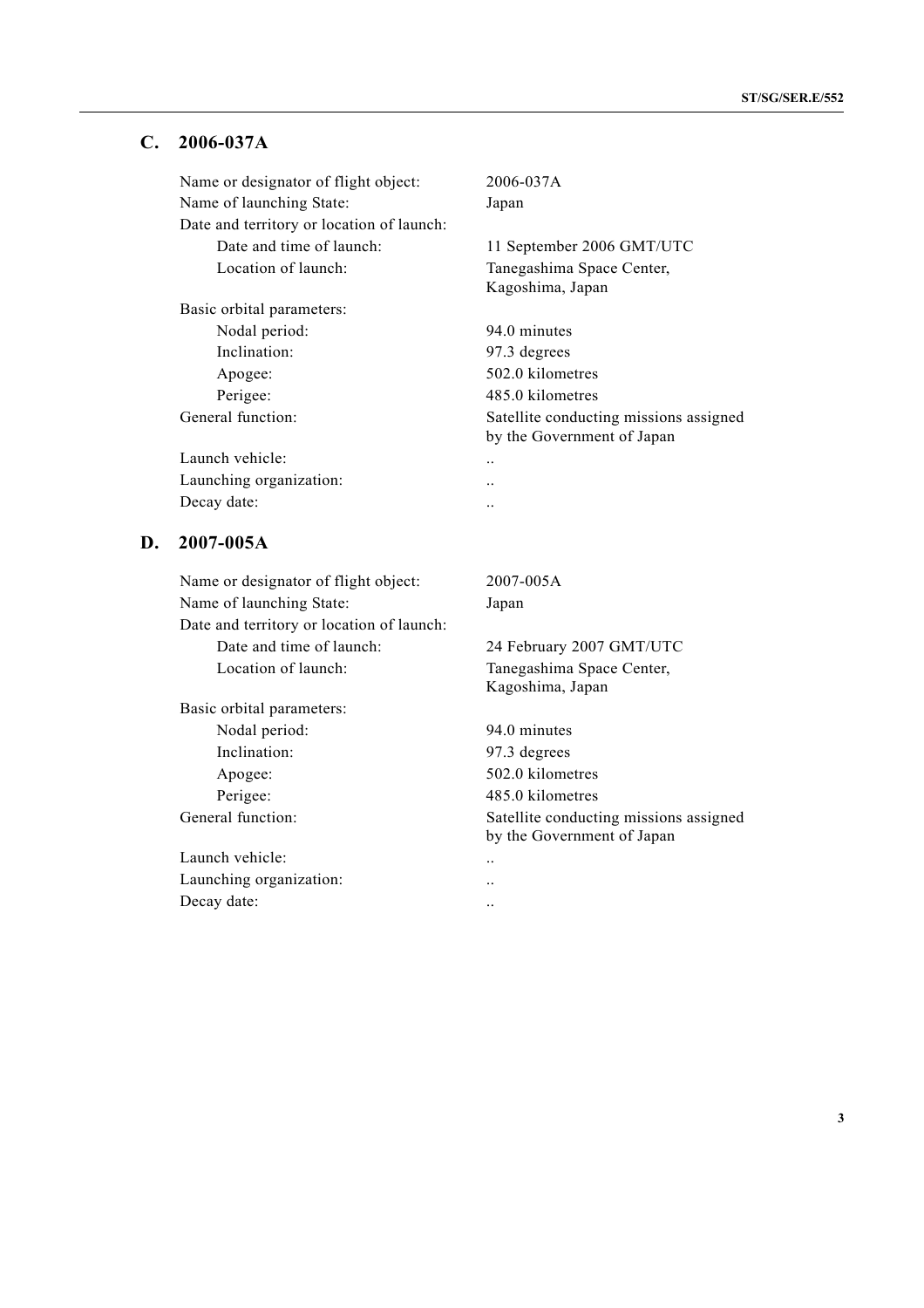## **E. 2007-005B**

| Name or designator of flight object:<br>Name of launching State: | 2007-005B<br>Japan                                                   |
|------------------------------------------------------------------|----------------------------------------------------------------------|
| Date and territory or location of launch:                        |                                                                      |
| Date and time of launch:                                         | 24 February 2007 GMT/UTC                                             |
| Location of launch:                                              | Tanegashima Space Center,<br>Kagoshima, Japan                        |
| Basic orbital parameters:                                        |                                                                      |
| Nodal period:                                                    | 94.0 minutes                                                         |
| Inclination:                                                     | 97.3 degrees                                                         |
| Apogee:                                                          | 506.0 kilometres                                                     |
| Perigee:                                                         | 479.0 kilometres                                                     |
| General function:                                                | Satellite conducting missions assigned<br>by the Government of Japan |
| Launch vehicle:                                                  | . .                                                                  |
| Launching organization:                                          | . .                                                                  |
| Decay date:                                                      |                                                                      |

## **F. Cute-1.7 + APD II (2008-021C)**

Name or designator of flight object: Cubical Tokyo Institute of Technology

Name of launching States: Japan (India) Date and territory or location of launch: Date and time of launch: 28 April 2008 at 03:53 GMT/UTC Location of launch: Satish Dhawan Space Centre,

nanosatellite + Avalanche Photodiode II (Cute-1.7 + APD II) (2008-021C)

Sriharikota, India

Basic orbital parameters (as at 28 May 2008):

| Nodal period:           | 97.20 minutes                                                                                                                                                                                                           |
|-------------------------|-------------------------------------------------------------------------------------------------------------------------------------------------------------------------------------------------------------------------|
| Inclination:            | 97.99 degrees                                                                                                                                                                                                           |
| Apogee:                 | 635.00 kilometres                                                                                                                                                                                                       |
| Perigee:                | 615.00 kilometres                                                                                                                                                                                                       |
| General function:       | Verifying nanosatellite bus technology;<br>demonstrating avalanche photodiode;<br>conducting attitude control experiments<br>using magnetic torquers; conducting<br>amateur radio frequency transmission<br>experiments |
| Launch vehicle:         | PSLV-C9                                                                                                                                                                                                                 |
| Launching organization: | Indian Space Research Organisation                                                                                                                                                                                      |
| Decay date:             |                                                                                                                                                                                                                         |